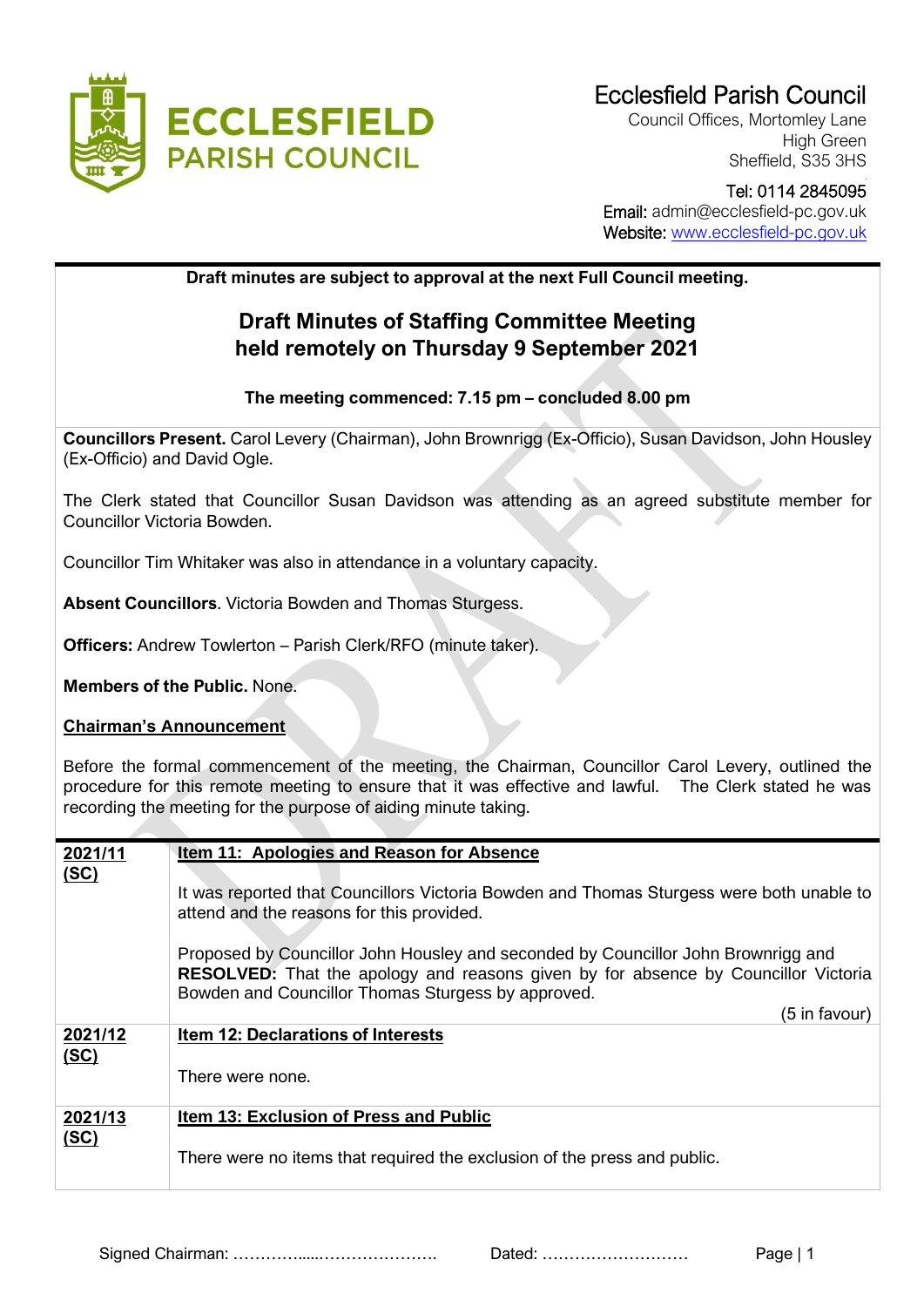| 2021/14                | Item 14: Public Participation Session                                                                                                                                                                                                                                                                                                                                                                                                                                                                                  |
|------------------------|------------------------------------------------------------------------------------------------------------------------------------------------------------------------------------------------------------------------------------------------------------------------------------------------------------------------------------------------------------------------------------------------------------------------------------------------------------------------------------------------------------------------|
| <u>(SC)</u>            | No questions were received.                                                                                                                                                                                                                                                                                                                                                                                                                                                                                            |
| 2021/15                | <b>Item 15: Staffing Committee Minutes</b>                                                                                                                                                                                                                                                                                                                                                                                                                                                                             |
| <u>(SC)</u>            | The approved minutes and actions of the Staffing Committee meeting held on 28 June 2021<br>were outlined by the Chairman and considered by the meeting. The Chairman noted a slight<br>typological error.                                                                                                                                                                                                                                                                                                              |
|                        | Proposed by Councillor John Brownrigg and seconded by Councillor Susan Davidson and<br><b>RESOLVED:</b> That the minutes of the Staffing Committee meeting held on 28 June 2021 be<br>endorsed.                                                                                                                                                                                                                                                                                                                        |
|                        | (5 in favour)                                                                                                                                                                                                                                                                                                                                                                                                                                                                                                          |
| 2021/16<br><u>(SC)</u> | Item 16: Local Government (including parish councils) 2021/22 Pay Award                                                                                                                                                                                                                                                                                                                                                                                                                                                |
|                        | The Clerk provided a progress report. He explained that the employers had benn offered<br>1.75%, which all the three local government unions (UNISON, GMB and Unite) were<br>recommending to their members be rejected.                                                                                                                                                                                                                                                                                                |
| 2021/17                | <b>Item 17: To consider the Volunteer Policy.</b>                                                                                                                                                                                                                                                                                                                                                                                                                                                                      |
| (SC)                   | The draft policy was considered. Various minor suggestions were made to the wording of<br>the document.                                                                                                                                                                                                                                                                                                                                                                                                                |
|                        | Proposed by Councillor John Brownrigg and seconded by Councillor Susan Davidson and<br>RESOLVED: That subject to the agreed amendments to the wording of the policy being made,<br>that the Volunteer Policy be recommended to Council for approval.<br>(5 in favour)                                                                                                                                                                                                                                                  |
| 2021/18                | <b>Item 18: First Aid Training Update</b>                                                                                                                                                                                                                                                                                                                                                                                                                                                                              |
| <u>(SC)</u>            | The Clerk explained that there would be introductory training for all Council staff on the<br>morning of Monday 27 September 2021. This was to be done partly in response to a<br>requirement on all small businesses by the Health and Safety Executive to have at least one<br>appointed 'First Aid' person. It was asked if Councillors could also attend. The Clerk said<br>that they could, subject to there being enough places. Members were asked to notify the<br>Clerk if they were interested in attending. |
| 2021/19                | <b>Item 19: Emma Mainwaring and ILCA</b>                                                                                                                                                                                                                                                                                                                                                                                                                                                                               |
| <u>(SC)</u>            | It was reported that Emma Mainwaring, the Council's Community Coordinator, had completed<br>the Introduction to Local Council Administration (ILCA) qualification.<br>The Committee<br>congratulated her successfully completing this.                                                                                                                                                                                                                                                                                 |
| 2021/18                | <b>Item 20: Staffing Update</b>                                                                                                                                                                                                                                                                                                                                                                                                                                                                                        |
| <u>(SC)</u>            | The Clerk provided a verbal report on various issues. He explained that the advertisement for<br>the vacancy for the temporary part-time Administrative Assistant had been slightly delayed<br>mainly due to him having to self-isolate. It would be widely advertised shortly. The Chairman<br>outlined the proposed recruitment process, including that the interview panel would comprise<br>herself, the Clerk and the Administrative Assistant.                                                                   |
|                        | A discussion also took place on progress with the various agreed job evaluations to ensure                                                                                                                                                                                                                                                                                                                                                                                                                             |